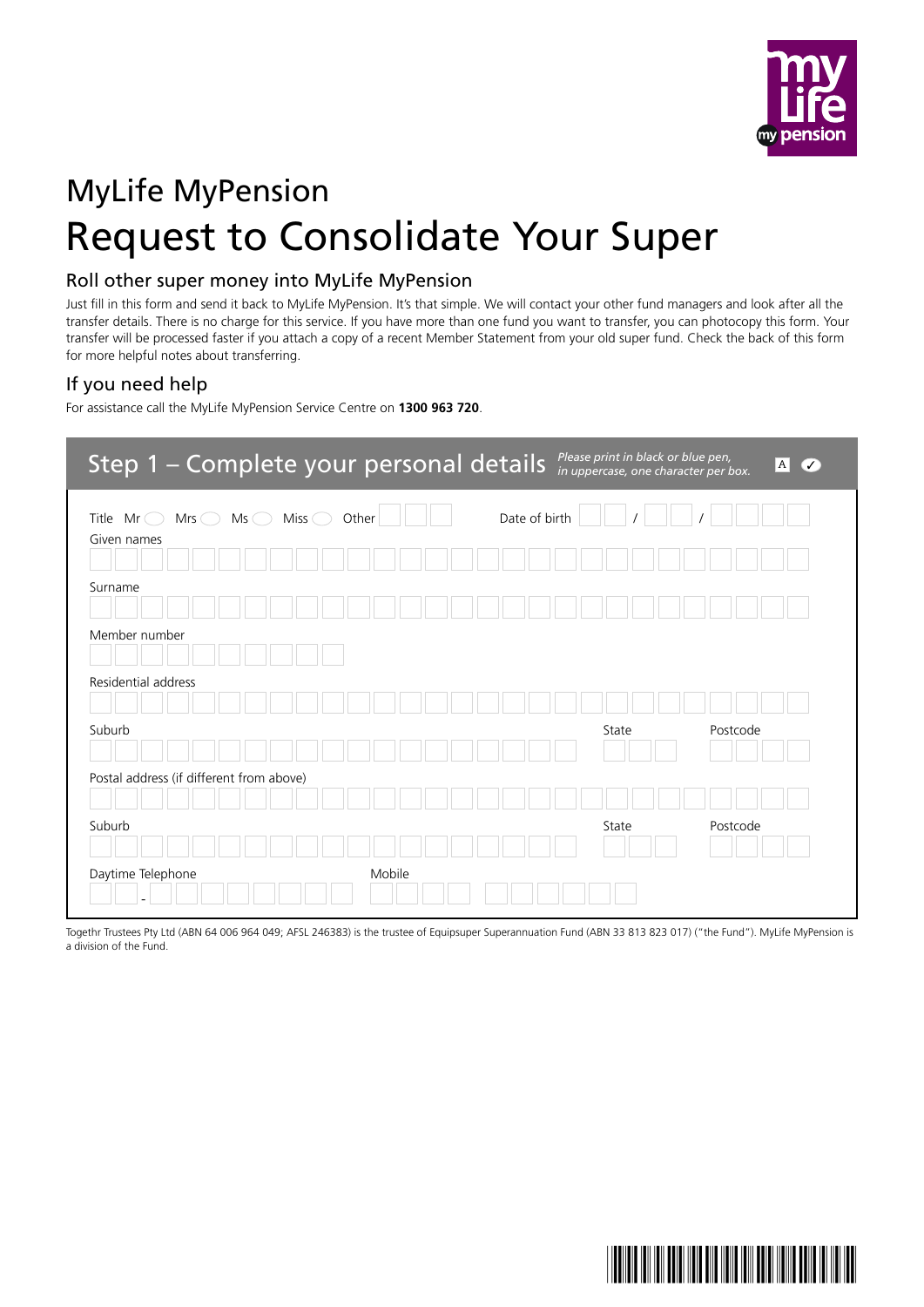# Step 2 – Provide details of your previous super fund

| Name of previous fund or policy                                                                                                    |                                    |                                                                      |  |  |  |  |
|------------------------------------------------------------------------------------------------------------------------------------|------------------------------------|----------------------------------------------------------------------|--|--|--|--|
| Telephone                                                                                                                          | Membership or policy number        |                                                                      |  |  |  |  |
| Previous fund's Unique Superannuation Identifier (USI) for complying super funds OR<br>Electronic Service Address (ESA) for SMSFs* |                                    |                                                                      |  |  |  |  |
| Name of old employer who contributed to the previous fund                                                                          |                                    |                                                                      |  |  |  |  |
| Date ceased employment with this employer                                                                                          | Approximate value of total benefit | I am transferring $(\mathcal{V})$ :<br>Full amount<br>Partial amount |  |  |  |  |
| * If you are unsure of your previous fund's Unique Superannuation Identifier or ESA, you will need to contact your previous fund.  |                                    |                                                                      |  |  |  |  |

# Step 3 – How do you want to prove your identity?

#### **To protect your super, you need to prove your identity when you move money between super funds.**

Choose  $(\mathcal{V})$  one of the two options below:

#### **Use my Tax File Number (TFN)**

By choosing this option, you are authorising us to pass your TFN to your other super fund who will use it to confirm your identity with the Australian Taxation Office (ATO). Your TFN is confidential and you don't have to give it to MyLife MyPension, however you may pay more tax than you have to if we don't have it and you will need to provide certified proof of identity documents to transfer super between funds. For more information about providing your TFN, please see your Product Disclosure Statement (PDS).

| Enter your TFN here |   |   |  |
|---------------------|---|---|--|
|                     | - | - |  |

*Please note: We will validate your TFN and personal details with the Australian Tax Office. If we cannot confirm an exact match with the ATO's records, you will be required to provide full Proof of Identity (see below) and your payout will be delayed.*

 **I have attached certified proof of identity documents.** For full details on completing proof of identity, refer to the *Proof of Identity* fact sheet on the fund's website at **mylifemypension.com.au** or call the MyLife MyPension Service Centre on **1300 963 720.**

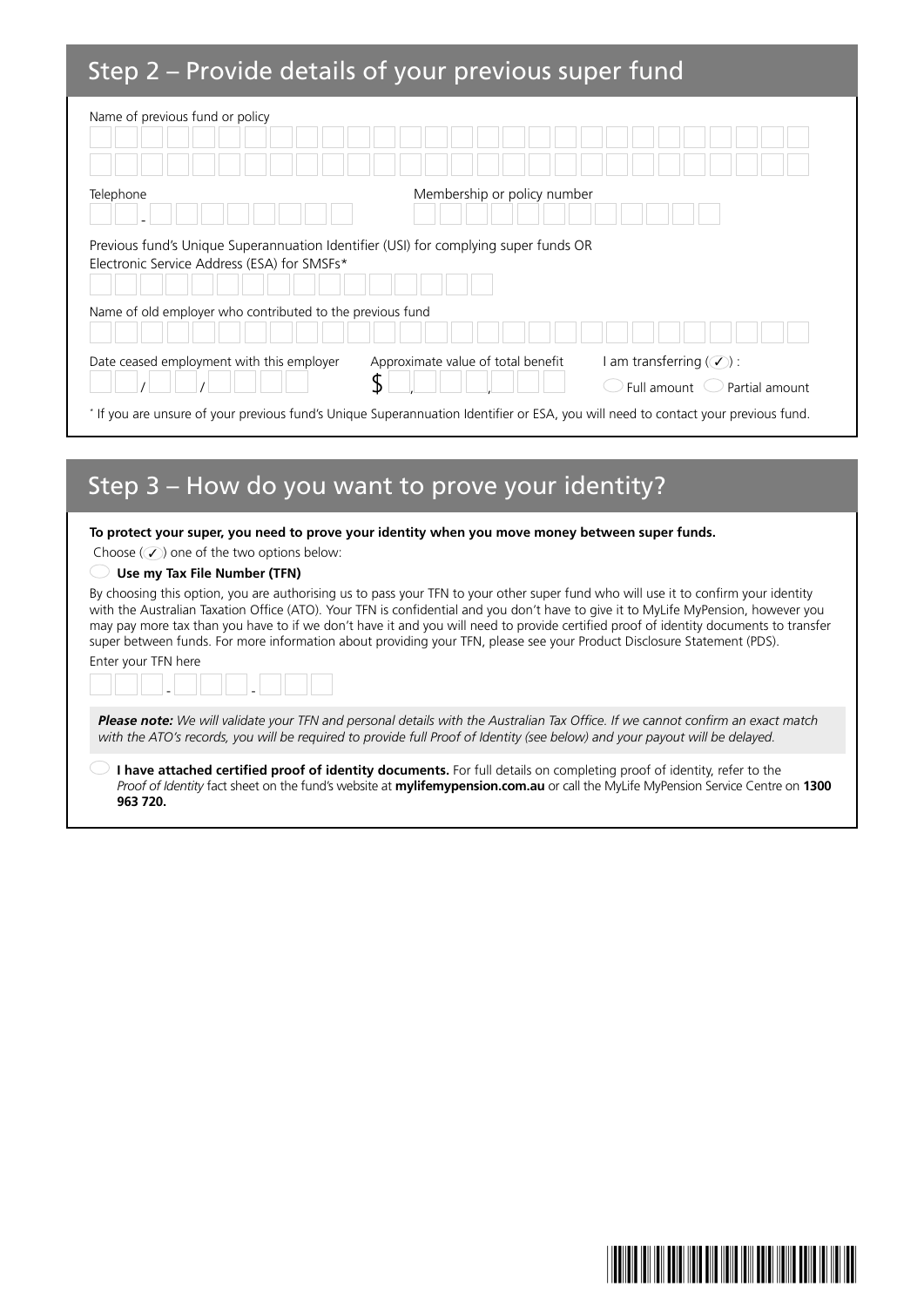# Your Privacy

The Fund is administered by us along with our service provider, Mercer Outsourcing (Australia) Pty Ltd. We collect, use and disclose personal information about you in order to manage your superannuation benefits and give you information about your super. We may also use it to supply you with information about the other products and services offered by us and our related companies. If you do not wish to receive marketing material, please contact us on **1300 963 720**.

Our Privacy Policies are available to view at **mylifemypension.com.au/privacy** or you can obtain a copy by contacting us on **1300 963 720**.

If you do not provide the personal information requested, we may not be able to manage your superannuation.

We may sometimes collect information about you from third parties such as your employer, a previous super fund, your financial adviser, our related entities and publicly available sources.

We may disclose your information to various organisations in order to manage your super, including your employer, our professional advisors, insurers, our related companies which provide services or products relevant to the provision of your super, any relevant government authority that requires your personal information to be disclosed, and our other service providers used to assist with managing your super.

In managing your super your personal information will be disclosed to service providers in another country, most likely to Mercer's processing centre in India. Our Privacy Policies list all other relevant offshore locations.

Our Privacy Policies set out in more detail how we deal with your personal information and who you can talk to if you wish to access and seek correction of the information we hold about you. It also provides detail about how you may lodge a complaint about the way we have dealt with your information and how that complaint will be handled.

If you have any other queries in relation to privacy issues, you may contact us on **1300 963 720** or write to the MyLife MyPension Privacy Officer, GPO BOX 4303, Melbourne, VIC 3001.

# Step 4 – Sign the form

I request that you transfer the total value held in respect of me for the above super fund or policy to MyLife MyPension:

- I understand that on payment by my previous super fund, I discharge that super fund from any further liability in respect of the amount transferred
- I request that any further contributions received by my previous super fund after my payment, be redirected to my membership with MyLife MyPension.
- I understand that I will receive confirmation once my money has been received in MyLife MyPension.
- I understand that I have the right to ask my previous super fund for information that I reasonably require for the purpose of understanding any super entitlements I may have in that fund, including information about any fees and charges that may apply to the transfer and information about the effect of the transfer on any entitlements I have in my previous super fund. I confirm that I do not require such information from my previous fund.
- I understand and consent to my information being collected, disclosed and used in the manner set out in this form.

| Signature | $\bullet$ | Date |  |  |  |  |  |
|-----------|-----------|------|--|--|--|--|--|
|           |           |      |  |  |  |  |  |